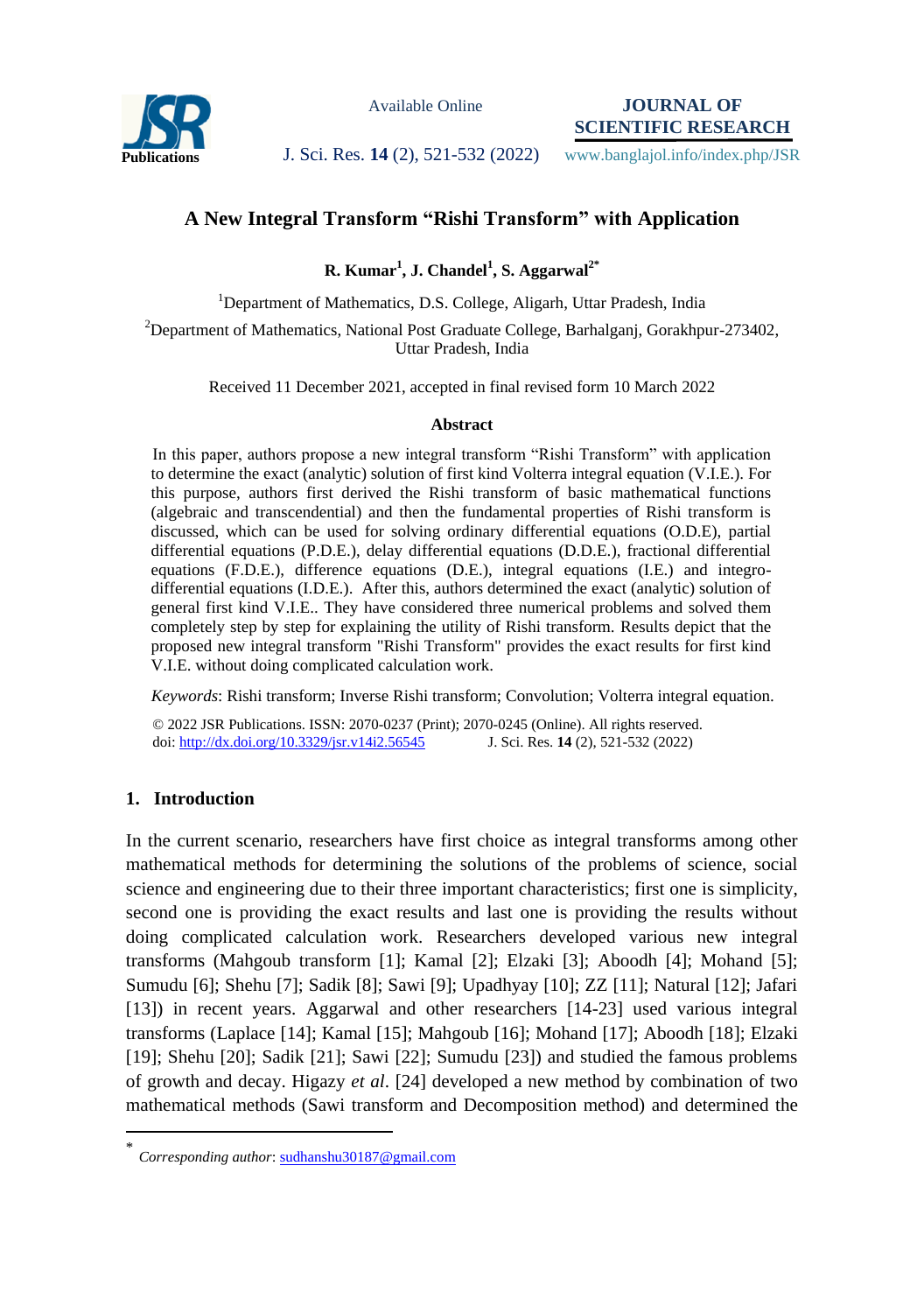solution of Volterra integral equation. They named Sawi decomposition method to this newly developed method. Aggarwal *et al*. [25] provided the duality relations of Kamal transform with other established integral transforms. Higazy *et al*. [26] studied HIV-1 infections model with the help of Shehu transform. Higazy and Aggarwal [27] applied Sawi transform for determining the exact solutions of the problem of chemical kinetics by developing its model using ordinary differential equations. El-Mesady *et al.* [28] used Jafari transform and solved a problem of medical field.

The motive of the present paper is to develop a new integral transform "Rishi Transform" with its fundamental properties and determine the solution of the first kind V.I.E. with convolution type kernel using this transform. The proposed transform "Rishi transform" is better than the other already established transforms because it provides the exact results of the problems without doing tedious computational work and spending little time. Rishi transform has a duality relation with famous and mostly used integral transform "Laplace transform". This duality relation is given in the section 2 with the definition of this transform. This relation makes the Rishi transform valuable because all the properties of Laplace transform are achieved using this relation. The first kind V.I.E. has various applications in creep theory; electronic lithography; aero-elasticity; population dynamics; visco-elasticity; coagulation and meteorology; radio physics; inductive electric circuit; dynamics of the pendulum; biotechnology; radiation transfer; super fluidity; electromagnetism; mining engineering and acoustic engineering [29]. Devi *et al*. [30] used Elzaki transform and solved ordinary differential equations with variable coefficients. Devi and Jakhar [31] suggested a computational algorithm for solving fractional biological population model. Devi and Jakhar [32] applied Sumudu-Adomian decomposition method on fractional order Telegraph equations and determined their solutions. Kumar *et al*. [33] developed a new integral transform "Anuj transform" and solved linear Volterra integral equations of first kind. Aggarwal *et al*. [34,35] solved Volterra integral equations of first kind by applying Kamal and Aboodh transforms on them.

# **2. Definition of Rishi Transform**

The Rishi transform of exponential order piecewise continuous function,  $\omega(t)$  defined in the interval  $[0, \infty)$  is given by

$$
R\{\omega(t)\} = \left(\frac{\sigma}{\varepsilon}\right) \int_0^\infty \omega(t) e^{-\left(\frac{\varepsilon}{\sigma}\right)t} dt = T(\varepsilon, \sigma), \ \varepsilon > 0, \sigma > 0 \tag{1}
$$

*Remark*: Rishi transform has a duality relation with famous and mostly used integral transform "Laplace transform". If  $L{\omega(t)} = \int_0^\infty \omega(t) e^{-\varepsilon t} dt = \Omega(\varepsilon)$ , where L is the Laplace transform operator, then  $T(\varepsilon, \sigma) = \left( \frac{\sigma}{\varepsilon} \right)$  $\left(\frac{\sigma}{\varepsilon}\right) \Omega\left(\frac{\varepsilon}{\sigma}\right)$  $\frac{\epsilon}{\sigma}$ ).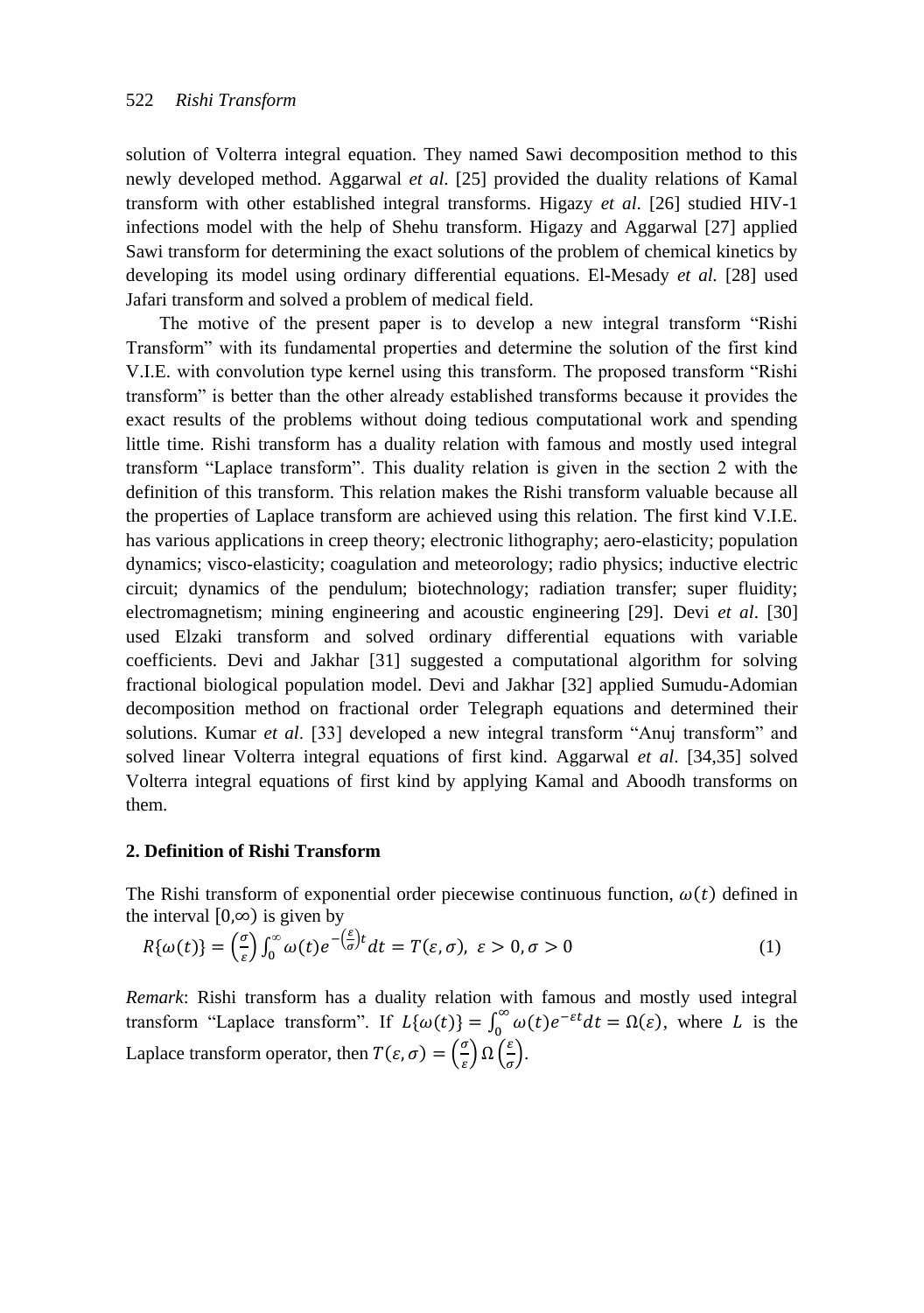## **3. Rishi Transform of Frequently used Functions**

**Case 1:** Consider the function  $\omega(t)$ , defined by  $\omega(t) = 1, t > 0$  then by the definition of Rishi transform,

$$
R\{\omega(t)\} = \left(\frac{\sigma}{\varepsilon}\right) \int_0^\infty \omega(t) e^{-\left(\frac{\varepsilon}{\sigma}\right)t} dt = T(\varepsilon, \sigma)
$$
  
\n
$$
\Rightarrow R\{\omega(t)\} = R\{1\} = \left(\frac{\sigma}{\varepsilon}\right) \int_0^\infty e^{-\left(\frac{\varepsilon}{\sigma}\right)t} . 1 dt = \left(\frac{\sigma}{\varepsilon}\right) \int_0^\infty e^{-\left(\frac{\varepsilon}{\sigma}\right)t} dt
$$
  
\n
$$
\Rightarrow R\{\omega(t)\} = \left(\frac{\sigma}{\varepsilon}\right) \left[\frac{e^{-\left(\frac{\varepsilon}{\sigma}\right)t}}{\left(-\frac{\varepsilon}{\sigma}\right)}\right]_0^\infty = \left(\frac{\sigma}{\varepsilon}\right)^2
$$
  
\n
$$
\Rightarrow R\{1\} = \left(\frac{\sigma}{\varepsilon}\right)^2
$$

**Case 2:** Consider the function  $\omega(t)$ , defined by  $\omega(t) = e^{lt}$ ,  $t > 0$  then by the definition of Rishi transform,

$$
R\{\omega(t)\} = \left(\frac{\sigma}{\varepsilon}\right) \int_0^\infty \omega(t) e^{-\left(\frac{\varepsilon}{\sigma}\right)t} dt = T(\varepsilon, \sigma)
$$
  
\n
$$
\Rightarrow R\{\omega(t)\} = R\{e^{lt}\} = \left(\frac{\sigma}{\varepsilon}\right) \int_0^\infty e^{-\left(\frac{\varepsilon}{\sigma}\right)t} e^{lt} dt = \left(\frac{\sigma}{\varepsilon}\right) \int_0^\infty e^{-\left(\frac{\varepsilon}{\sigma}-t\right)t} dt = \left(\frac{\sigma}{\varepsilon}\right) \left[\frac{e^{-\left(\frac{\varepsilon}{\sigma}-t\right)t}}{-\left(\frac{\varepsilon}{\sigma}-t\right)}\right]_0^\infty
$$
  
\n
$$
\Rightarrow R\{\omega(t)\} = \frac{\sigma^2}{\varepsilon(\varepsilon - l\sigma)}
$$
  
\n
$$
\Rightarrow R\{e^{lt}\} = \frac{\sigma^2}{\varepsilon(\varepsilon - l\sigma)}
$$

**Case 3:** Consider the function  $\omega(t)$ , defined by  $\omega(t) = t, t > 0$  then by the definition of Rishi transform,

$$
R\{\omega(t)\} = \left(\frac{\sigma}{\varepsilon}\right) \int_0^\infty \omega(t) e^{-\left(\frac{\varepsilon}{\sigma}\right)t} dt = T(\varepsilon, \sigma)
$$
  
\n
$$
\Rightarrow R\{\omega(t)\} = R\{t\} = \left(\frac{\sigma}{\varepsilon}\right) \int_0^\infty e^{-\left(\frac{\varepsilon}{\sigma}\right)t} dt = \left(\frac{\sigma}{\varepsilon}\right) \left[ t \cdot \frac{e^{-\left(\frac{\varepsilon}{\sigma}\right)t}}{\left(-\frac{\varepsilon}{\sigma}\right)} \right]_0^\infty - \left(\frac{\sigma}{\varepsilon}\right) \int_0^\infty 1 \cdot \frac{e^{-\left(\frac{\varepsilon}{\sigma}\right)t}}{\left(-\frac{\varepsilon}{\sigma}\right)} dt
$$
  
\n
$$
\Rightarrow R\{\omega(t)\} = 0 + \left(\frac{\sigma}{\varepsilon}\right)^2 \int_0^\infty e^{-\left(\frac{\varepsilon}{\sigma}\right)t} dt = \left(\frac{\sigma}{\varepsilon}\right)^2 \int_0^\infty e^{-\left(\frac{\varepsilon}{\sigma}\right)t} dt = \left(\frac{\sigma}{\varepsilon}\right)^2 \left[ \frac{e^{-\left(\frac{\varepsilon}{\sigma}\right)t}}{\left(-\frac{\varepsilon}{\sigma}\right)} \right]_0^\infty = \left(\frac{\sigma}{\varepsilon}\right)^3
$$
  
\n
$$
\Rightarrow R\{t\} = \left(\frac{\sigma}{\varepsilon}\right)^3.
$$

**Case 4:** Consider the function  $\omega(t)$ , defined by  $\omega(t) = t^2$ ,  $t > 0$  then by the definition of Rishi transform,

$$
R\{\omega(t)\} = \left(\frac{\sigma}{\varepsilon}\right) \int_0^\infty \omega(t) e^{-\left(\frac{\varepsilon}{\sigma}\right)t} dt = T(\varepsilon, \sigma)
$$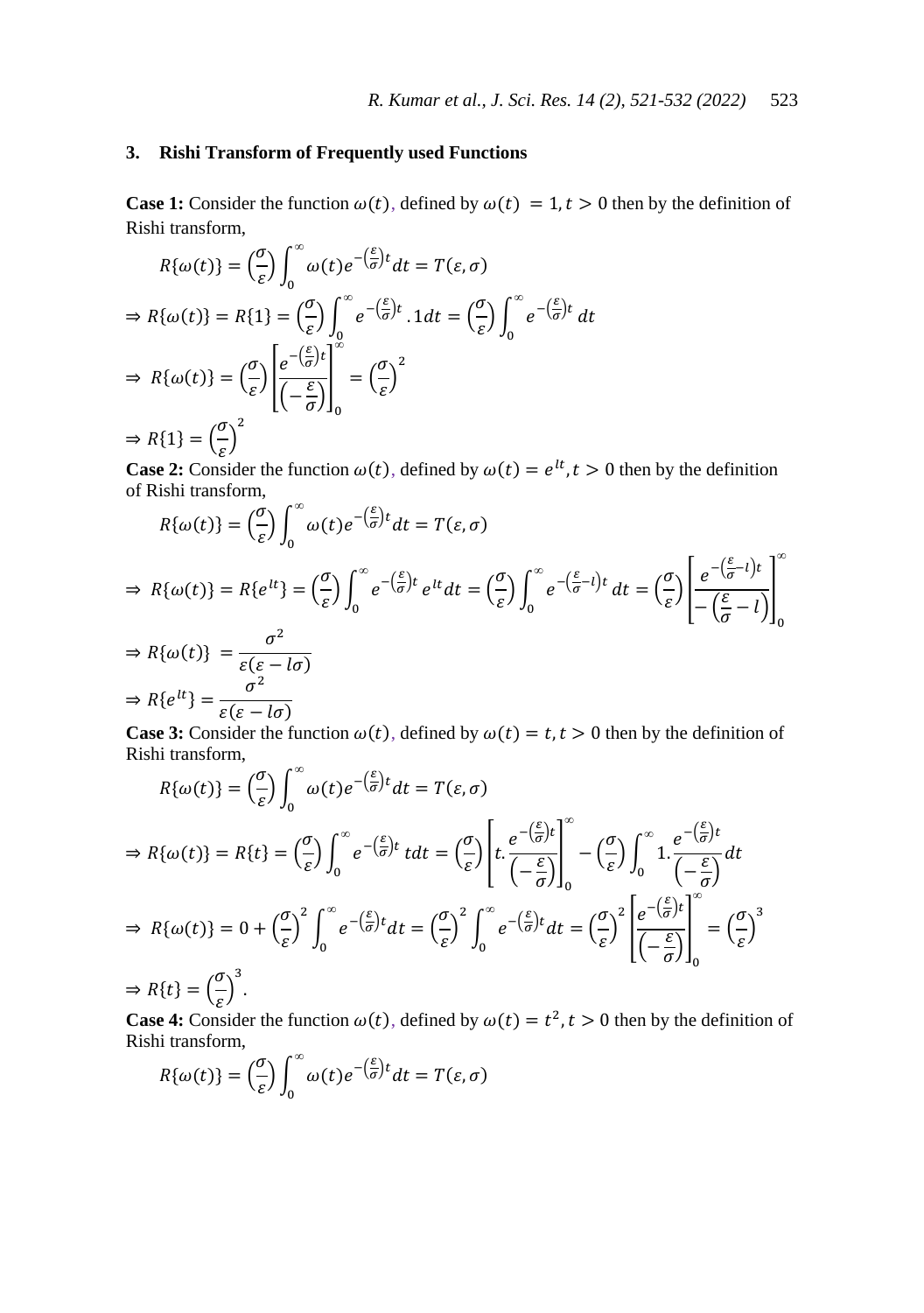$$
\Rightarrow R\{\omega(t)\} = R\{t^2\} = \left(\frac{\sigma}{\varepsilon}\right) \int_0^\infty e^{-\left(\frac{\varepsilon}{\sigma}\right)t} \cdot t^2 dt = \left(\frac{\sigma}{\varepsilon}\right) \left[ t^2 \cdot \frac{e^{-\left(\frac{\varepsilon}{\sigma}\right)t}}{\left(-\frac{\varepsilon}{\sigma}\right)} \right]_0^\infty - \left(\frac{\sigma}{\varepsilon}\right) \int_0^\infty 2t \cdot \frac{e^{-\left(\frac{\varepsilon}{\sigma}\right)t}}{\left(-\frac{\varepsilon}{\sigma}\right)} dt
$$
  
\n
$$
\Rightarrow R\{\omega(t)\} = 0 + 2\left(\frac{\sigma}{\varepsilon}\right)^2 \int_0^\infty t \cdot e^{-\left(\frac{\varepsilon}{\sigma}\right)t} dt = 2\left(\frac{\sigma}{\varepsilon}\right)^2 \left[ \left\{ t \cdot \frac{e^{-\left(\frac{\varepsilon}{\sigma}\right)t}}{\left(-\frac{\varepsilon}{\sigma}\right)} \right\}_0^\infty - \int_0^\infty 1 \cdot \frac{e^{-\left(\frac{\varepsilon}{\sigma}\right)t}}{\left(-\frac{\varepsilon}{\sigma}\right)} dt \right]
$$
  
\n
$$
\Rightarrow R\{\omega(t)\} = 2\left(\frac{\sigma}{\varepsilon}\right)^2 \left[ 0 + \left(\frac{\sigma}{\varepsilon}\right) \int_0^\infty e^{-\left(\frac{\varepsilon}{\sigma}\right)t} dt \right] = 2\left(\frac{\sigma}{\varepsilon}\right)^3 \int_0^\infty e^{-\left(\frac{\varepsilon}{\sigma}\right)t} dt = 2\left(\frac{\sigma}{\varepsilon}\right)^3 \left[ \frac{e^{-\left(\frac{\varepsilon}{\sigma}\right)t}}{\left(-\frac{\varepsilon}{\sigma}\right)} \right]_0^\infty
$$
  
\n
$$
= 2\left(\frac{\sigma}{\varepsilon}\right)^4
$$
  
\n
$$
\Rightarrow R\{t^2\} = 2\left(\frac{\sigma}{\varepsilon}\right)^4.
$$

 $\Rightarrow R\{t^2\} = 2\left(\frac{c}{\varepsilon}\right).$ 

**Case 5:** Consider the function  $\omega(t)$ , defined by  $\omega(t) = t^{\rho}, t > 0, \rho \in N$ , then by using the principle of mathematical induction, we have

$$
R\{t^{\rho}\} = \rho! \left(\frac{\sigma}{\varepsilon}\right)^{\rho+}
$$

.

**Case 6:** Consider the function  $\omega(t)$ , defined by  $\omega(t) = t^{\rho}, t > 0, \rho > -1$ , then by the definition of Rishi transform,  $R\{\omega(t)\} = \left(\frac{\sigma}{\sigma}\right)$  $\int_{\varepsilon}^{\sigma} \int_{0}^{\infty} \omega(t) e^{-\left(\frac{\varepsilon}{\sigma}\right)t} dt = T(\varepsilon, \sigma)$ 

$$
\Rightarrow R\{\omega(t)\} = R\{t^{\rho}\} = \left(\frac{\sigma}{\varepsilon}\right) \int_0^{\infty} e^{-\left(\frac{\varepsilon}{\sigma}\right)t} \cdot t^{\rho} dt
$$

$$
= \left(\frac{\sigma}{\varepsilon}\right) \left[ t^{\rho} \cdot \frac{e^{-\left(\frac{\varepsilon}{\sigma}\right)t}}{\left(-\frac{\varepsilon}{\sigma}\right)} \right]_0^{\infty} - \left(\frac{\sigma}{\varepsilon}\right) \int_0^{\infty} \rho t^{\rho-1} \cdot \frac{e^{-\left(\frac{\varepsilon}{\sigma}\right)t}}{\left(-\frac{\varepsilon}{\sigma}\right)} dt
$$

$$
\Rightarrow R\{\omega(t)\} = 0 + \rho \left(\frac{\sigma}{\varepsilon}\right)^2 \int_0^{\infty} e^{-\left(\frac{\varepsilon}{\sigma}\right)t} t^{\rho-1} dt
$$

$$
\Rightarrow R\{\omega(t)\} = \rho \left(\frac{\sigma}{\varepsilon}\right)^2 \left[ \frac{\Gamma(\rho)}{\left(\frac{\varepsilon}{\sigma}\right)^{\rho}} \right] = \left(\frac{\sigma}{\varepsilon}\right)^{\rho+2} [\rho\Gamma(\rho)] = \left(\frac{\sigma}{\varepsilon}\right)^{\rho+2} \Gamma(\rho+1)
$$

$$
\Rightarrow R\{t^{\rho}\} = \left(\frac{\sigma}{\varepsilon}\right)^{\rho+2} \Gamma(\rho+1)
$$

**Case 7:** Consider the function  $\omega(t)$ , defined by  $\omega(t) = \text{sin} \lambda t$ ,  $t > 0$  then by the definition of Rishi transform,  $R\{\omega(t)\} = \left(\frac{\sigma}{\sigma}\right)$  $\int_{\varepsilon}^{\sigma} \int_{0}^{\infty} \omega(t) e^{-\left(\frac{\varepsilon}{\sigma}\right)t} dt = T(\varepsilon, \sigma)$ 

$$
\Rightarrow R\{\omega(t)\} = A\{\sinh t\} = \left(\frac{\sigma}{\varepsilon}\right) \int_0^\infty e^{-\left(\frac{\varepsilon}{\sigma}\right)t} \cdot \sinh t dt
$$

$$
\Rightarrow R\{\omega(t)\} = \left(\frac{\sigma}{\varepsilon}\right) \left[ \frac{e^{-\left(\frac{\varepsilon}{\sigma}\right)t}}{\left\{ \left(-\frac{\varepsilon}{\sigma}\right)^2 + l^2 \right\}} \left\{ -\left(\frac{\varepsilon}{\sigma}\right) \sinh t - \cosh t \right\} \right]_0^\infty
$$

$$
\Rightarrow R\{\omega(t)\} = \left(\frac{\sigma}{\varepsilon}\right) \left[ 0 - \frac{1}{\left\{ \left(\frac{\varepsilon}{\sigma}\right)^2 + l^2 \right\}} (0 - l) \right] = \frac{l\sigma^3}{\varepsilon(\varepsilon^2 + \sigma^2 l^2)}
$$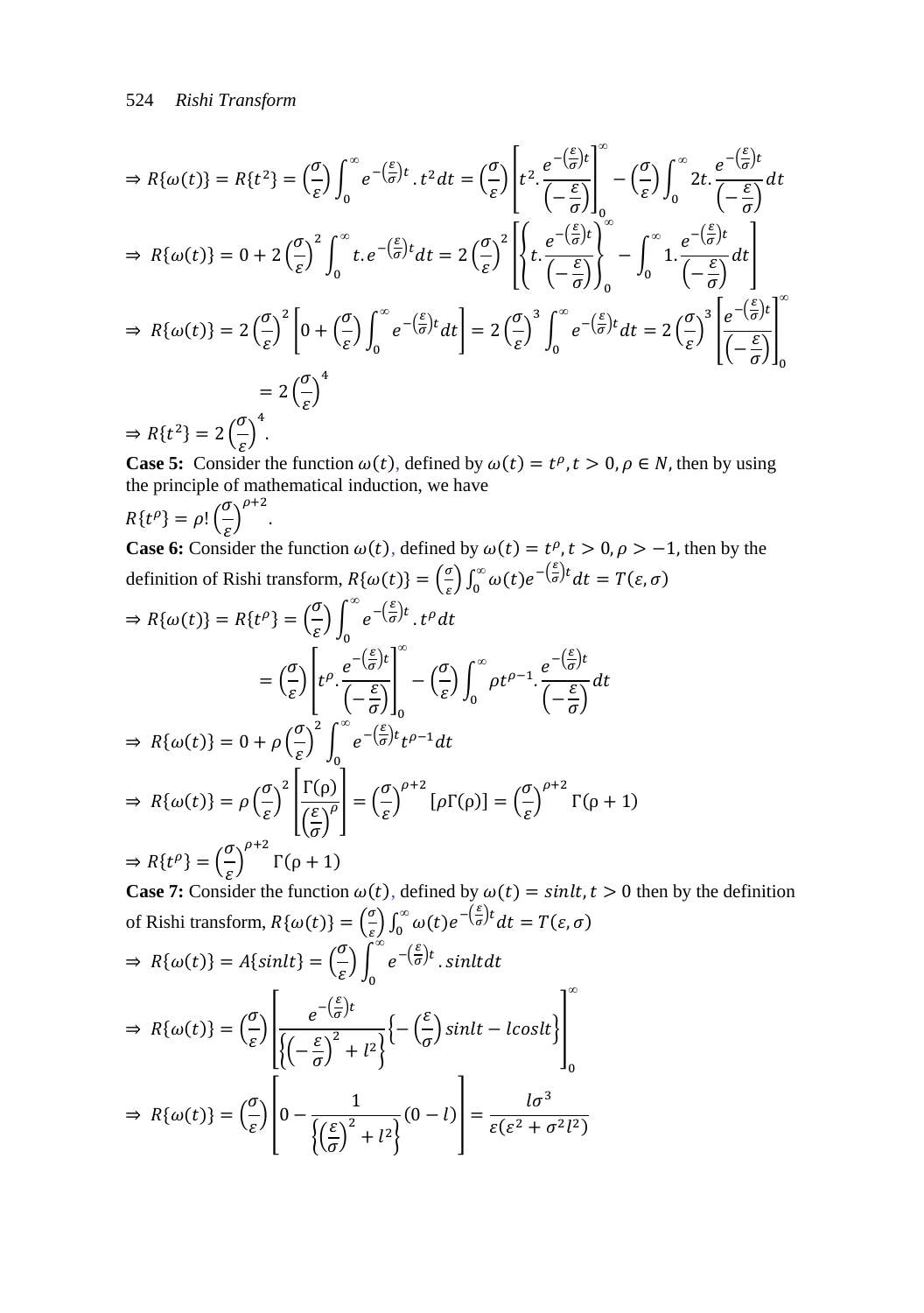$$
\Rightarrow R\{\sinh t\} = \frac{l\sigma^3}{\varepsilon(\varepsilon^2 + \sigma^2 l^2)}
$$
\n**Case 8:** Consider the function  $\omega(t)$ , defined by  $\omega(t) = \cosh t$  > 0 then by the definition  
\nof Rishi transform,  $R\{\omega(t)\} = \left(\frac{\sigma}{\varepsilon}\right) \int_0^\infty \omega(t) e^{-\left(\frac{\varepsilon}{\sigma}\right)t} dt = T(\varepsilon, \sigma)$   
\n
$$
\Rightarrow R\{\omega(t)\} = A\{\cosh t\} = \left(\frac{\sigma}{\varepsilon}\right) \int_0^\infty e^{-\left(\frac{\varepsilon}{\sigma}\right)t} \cdot \cosh t dt
$$
\n
$$
\Rightarrow R\{\omega(t)\} = \left(\frac{\sigma}{\varepsilon}\right) \left[\frac{e^{-\left(\frac{\varepsilon}{\sigma}\right)t}}{\left\{\left(-\frac{\varepsilon}{\sigma}\right)^2 + l^2\right\}} \left\{-\left(\frac{\varepsilon}{\sigma}\right)\cosh t + \sinh t\right\}\right]_0^\infty
$$
\n
$$
\Rightarrow R\{\omega(t)\} = \left(\frac{\sigma}{\varepsilon}\right) \left[0 - \frac{1}{\left\{\left(\frac{\varepsilon}{\sigma}\right)^2 + l^2\right\}} \left\{-\left(\frac{\varepsilon}{\sigma}\right) + 0\right\}\right] = \frac{\sigma^2}{(\varepsilon^2 + \sigma^2 l^2)}
$$
\n
$$
\Rightarrow R\{\cosh t\} = \frac{\sigma^2}{(\varepsilon^2 + \sigma^2 l^2)}
$$

**Case 9:** Consider the function  $\omega(t)$ , defined by  $\omega(t) = \sinh(t), t > 0$  then by the definition of Rishi transform,

$$
R\{\omega(t)\} = \left(\frac{\sigma}{\varepsilon}\right) \int_0^\infty \omega(t) e^{-\left(\frac{\varepsilon}{\sigma}\right)t} dt = T(\varepsilon, \sigma)
$$
  
\n
$$
\Rightarrow R\{\omega(t)\} = A\{\sinh(t\} = \left(\frac{\sigma}{\varepsilon}\right) \int_0^\infty e^{-\left(\frac{\varepsilon}{\sigma}\right)t} \cdot \left[\frac{e^{lt} - e^{-lt}}{2}\right] dt
$$
  
\n
$$
\Rightarrow R\{\omega(t)\} = \frac{1}{2} \left(\frac{\sigma}{\varepsilon}\right) \left[\int_0^\infty e^{-\left(\frac{\varepsilon}{\sigma} - l\right)t} dt - \int_0^\infty e^{-\left(\frac{\varepsilon}{\sigma} + l\right)t} dt\right]
$$
  
\n
$$
\Rightarrow R\{\omega(t)\} = \frac{1}{2} \left(\frac{\sigma}{\varepsilon}\right) \left[\frac{e^{-\left(\frac{\varepsilon}{\sigma} - l\right)t}}{-\left(\frac{\varepsilon}{\sigma} - l\right)}\right]_0^\infty - \left[\frac{e^{-\left(\frac{\varepsilon}{\sigma} + l\right)t}}{-\left(\frac{\varepsilon}{\sigma} + l\right)}\right]_0^\infty
$$
  
\n
$$
\Rightarrow R\{\omega(t)\} = \frac{1}{2} \left(\frac{\sigma}{\varepsilon}\right) \left[\left(0 + \frac{1}{\left(\frac{\varepsilon}{\sigma} - l\right)}\right) - \left(0 + \frac{1}{\left(\frac{\varepsilon}{\sigma} + l\right)}\right)\right]
$$
  
\n
$$
\Rightarrow R\{\omega(t)\} = \frac{1}{2} \left(\frac{\sigma}{\varepsilon}\right) \left[\frac{1}{\left(\frac{\varepsilon}{\sigma} - l\right)} - \frac{1}{\left(\frac{\varepsilon}{\sigma} + l\right)}\right] = \frac{l\sigma^3}{\varepsilon(\varepsilon^2 - \sigma^2 l^2)}
$$
  
\n
$$
\Rightarrow R\{\sinh(t\)} = \frac{l\sigma^3}{\varepsilon(\varepsilon^2 - \sigma^2 l^2)}
$$

**Case 10:** Consider the function  $\omega(t)$ , defined by  $\omega(t) = \cosh(t), t > 0$  then by the definition of Rishi transform,  $R\{\omega(t)\} = \left(\frac{\sigma}{\sigma}\right)$  $\int_{\varepsilon}^{\sigma} \int_{0}^{\infty} \omega(t) e^{-\left(\frac{\varepsilon}{\sigma}\right)t} dt = T(\varepsilon, \sigma)$  $\Rightarrow R\{\omega(t)\}=R\{coshlt\}=\left(\frac{\sigma}{\sigma}\right)$  $\left(\frac{\sigma}{\varepsilon}\right)\int_0^\infty e^{-\left(\frac{\varepsilon}{\sigma}\right)t}$  $\bf{0}$  $\left[e^{lt}+e^{-}\right]$  $\frac{1}{2}$   $\Big|$  d  $\Rightarrow R\{\omega(t)\}=\frac{1}{2}$  $\frac{1}{2}(\frac{\sigma}{\varepsilon})$  $\left(\frac{\sigma}{\varepsilon}\right)\left[\int_0^\infty e^{-(\frac{\varepsilon}{\sigma}-l)t}\right]$  $\bf{0}$  $dt + \int_{0}^{\infty} e^{-(\frac{\varepsilon}{\sigma}+l)t}$  $\bf{0}$  $dt$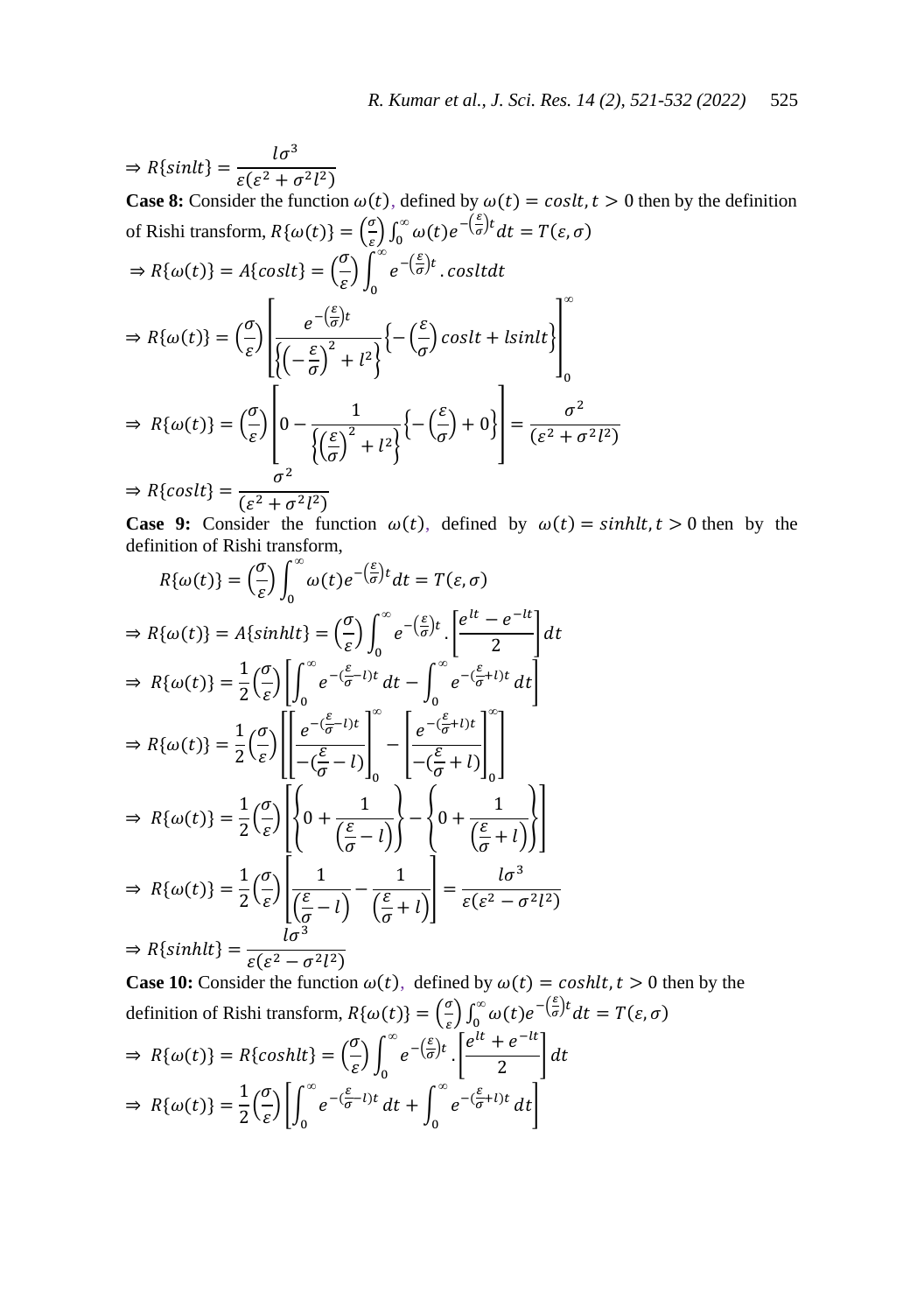$$
\Rightarrow R\{\omega(t)\} = \frac{1}{2} \left(\frac{\sigma}{\varepsilon}\right) \left[ \frac{e^{-(\frac{\varepsilon}{\sigma}-l)t}}{-(\frac{\varepsilon}{\sigma}-l)} \right]_0^{\infty} + \left[ \frac{e^{-(\frac{\varepsilon}{\sigma}+l)t}}{-(\frac{\varepsilon}{\sigma}+l)} \right]_0^{\infty} \right]
$$

$$
\Rightarrow R\{\omega(t)\} = \frac{1}{2} \left(\frac{\sigma}{\varepsilon}\right) \left[ \left\{ 0 + \frac{1}{(\frac{\varepsilon}{\sigma}-l)} \right\} + \left\{ 0 + \frac{1}{(\frac{\varepsilon}{\sigma}+l)} \right\} \right]
$$

$$
\Rightarrow R\{\omega(t)\} = \frac{1}{2} \left(\frac{\sigma}{\varepsilon}\right) \left[ \frac{1}{(\frac{\varepsilon}{\sigma}-l)} + \frac{1}{(\frac{\varepsilon}{\sigma}+l)} \right] = \frac{\sigma^2}{(\varepsilon^2 - \sigma^2 l^2)}
$$

$$
\Rightarrow R\{\cosh l t\} = \frac{\sigma^2}{(\varepsilon^2 - \sigma^2 l^2)}
$$

# **4. Some Salient Properties of Rishi Transform**

This section contains some salient properties of Rishi transform.

# **4.1.** *Linearity property of Rishi transform*

If  $R\{\omega_i(t)\}=T_i(\varepsilon,\sigma)$  then  $R\{\sum_{i=1}^n\alpha_i\,\omega_i(t)\}=\alpha_i\sum_{i=1}^nR\{\omega_i(t)\}=\alpha_i\sum_{i=1}^nT_i(\varepsilon,\sigma)$ , where  $\alpha_i$  are arbitrary constants. **Proof:** Using (1), we obtain

$$
R\{\omega(t)\} = \left(\frac{\sigma}{\varepsilon}\right) \int_0^\infty \omega(t) e^{-\left(\frac{\varepsilon}{\sigma}\right)t} dt
$$
  
\n
$$
\Rightarrow R\left\{\sum_{i=1}^n \alpha_i \omega_i(t)\right\} = \left(\frac{\sigma}{\varepsilon}\right) \int_0^\infty \left[\sum_{i=1}^n \alpha_i \omega_i(t)\right] e^{-\left(\frac{\varepsilon}{\sigma}\right)t} dt
$$
  
\n
$$
\Rightarrow R\left\{\sum_{i=1}^n \alpha_i \omega_i(t)\right\} = \alpha_i \sum_{i=1}^n \left[\left(\frac{\sigma}{\varepsilon}\right) \int_0^\infty \omega_i(t) e^{-\left(\frac{\varepsilon}{\sigma}\right)t} dt\right]
$$
  
\n
$$
\Rightarrow R\left\{\sum_{i=1}^n \alpha_i \omega_i(t)\right\} = \alpha_i \sum_{i=1}^n R\{\omega_i(t)\}
$$
  
\n
$$
\Rightarrow R\left\{\sum_{i=1}^n \alpha_i \omega_i(t)\right\} = \alpha_i \sum_{i=1}^n T_i(\varepsilon, \sigma), \text{ where } \alpha_i \text{ are arbitrary constants.}
$$

 $\overline{a}$ 

 $\ddot{\phantom{1}}$ 

# **4.2.** *Scaling property of Rishi transform*

If 
$$
R\{\omega(t)\}=T(\varepsilon,\sigma)
$$
 then  $R\{\omega(kt)\}=\frac{1}{k^2}T(\frac{\varepsilon}{k},\sigma)$ .  
\n**Proof:** Using (1), we obtain  
\n
$$
R\{\omega(t)\} = (\frac{\sigma}{\varepsilon}) \int_0^\infty \omega(t) e^{-(\frac{\varepsilon}{\sigma})t} dt
$$
\n
$$
\Rightarrow R\{\omega(kt)\} = (\frac{\sigma}{\varepsilon}) \int_0^\infty \omega(kt) e^{-(\frac{\varepsilon}{\sigma})t} dt
$$
\nPut  $kt = p \Rightarrow k dt = dp$  in above equation, we have  
\n
$$
R\{\omega(kt)\} = \frac{1}{k}(\frac{\sigma}{\varepsilon}) \int_0^\infty \omega(p) e^{-(\frac{\varepsilon}{\sigma})(\frac{p}{k})} dp
$$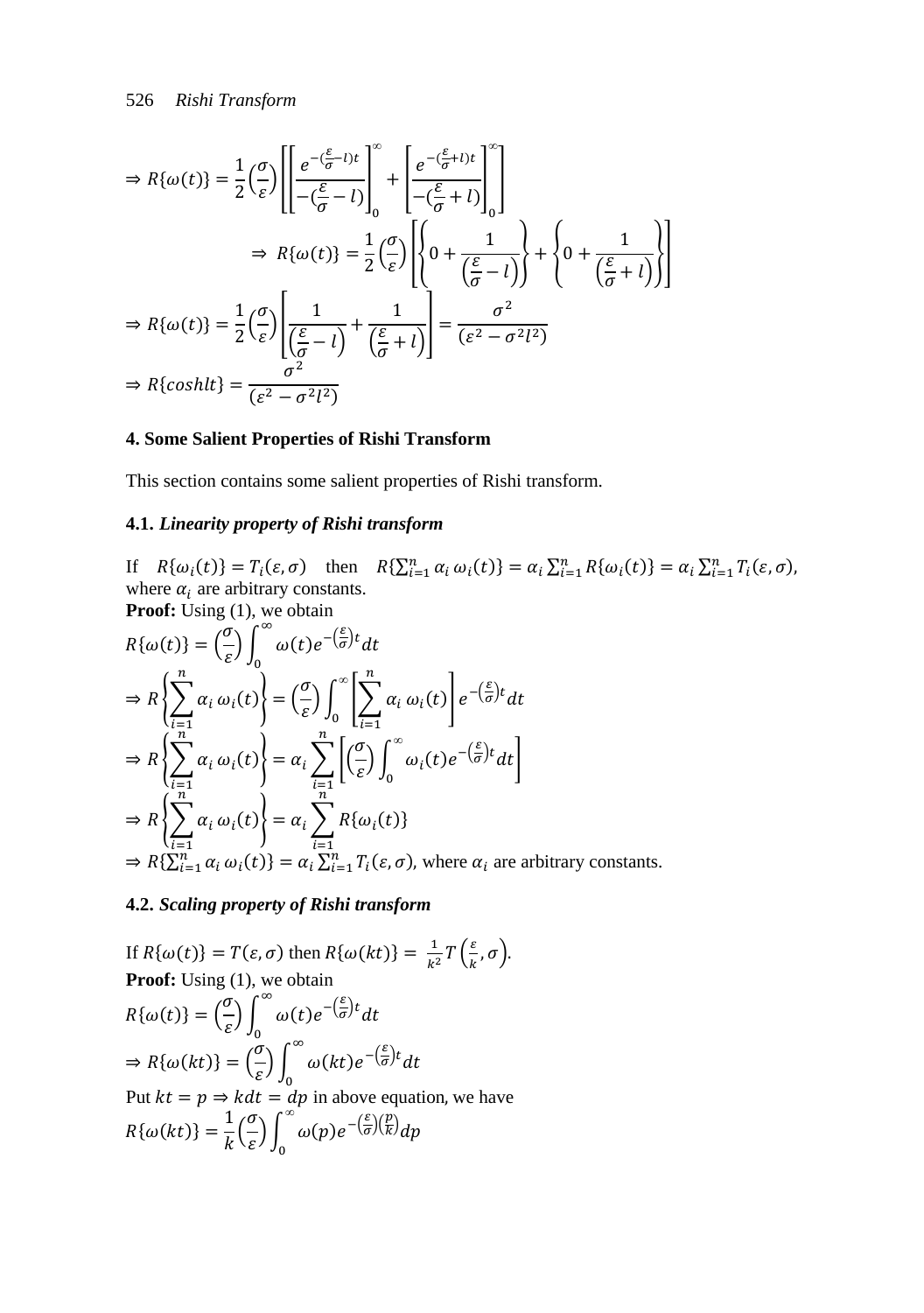$$
\Rightarrow R\{\omega(kt)\} = \frac{1}{k^2} \left(\frac{\sigma}{\varepsilon/k}\right) \int_0^\infty e^{-\left(\frac{\varepsilon}{k}\right)\left(\frac{p}{\sigma}\right)} \omega(p) dp
$$
  
\n
$$
\Rightarrow R\{\omega(kt)\} = \frac{1}{k^2} T\left(\frac{\varepsilon}{k}, \sigma\right)
$$

# **4.3.** *Translation property of Rishi transform*

If 
$$
R\{\omega(t)\}=T(\varepsilon,\sigma)
$$
 then  $R\{e^{kt}\omega(t)\} = \left(\frac{\varepsilon - k\sigma}{\varepsilon}\right)T(\varepsilon - k\sigma,\sigma)$ .  
\n**Proof:** Using (1), we obtain  
\n
$$
R\{\omega(t)\} = \left(\frac{\sigma}{\varepsilon}\right) \int_0^\infty \omega(t)e^{-\left(\frac{\varepsilon}{\sigma}\right)t}dt
$$
\n
$$
\Rightarrow R\{e^{kt}\omega(t)\} = \left(\frac{\sigma}{\varepsilon}\right) \int_0^\infty e^{kt}\omega(t)e^{-\left(\frac{\varepsilon}{\sigma}\right)t}dt
$$
\n
$$
\Rightarrow R\{e^{kt}\omega(t)\} = \left(\frac{\sigma}{\varepsilon}\right) \int_0^\infty \omega(t)e^{-\left(\frac{\varepsilon}{\sigma} - k\right)t}dt
$$
\n
$$
\Rightarrow R\{e^{kt}\omega(t)\} = \left(\frac{\varepsilon - k\sigma}{\varepsilon}\right) \left(\frac{\sigma}{\varepsilon - k\sigma}\right) \int_0^\infty \omega(t)e^{-\left(\frac{\varepsilon - k\sigma}{\sigma}\right)t}dt = \left(\frac{\varepsilon - k\sigma}{\varepsilon}\right)T(\varepsilon - k\sigma,\sigma)
$$

# **4.4.** *Faltung (Convolution) property of Rishi transform*

If 
$$
R\{\omega_1(t)\}=T_1(\varepsilon,\sigma)
$$
 and  $R\{\omega_2(t)\}=T_2(\varepsilon,\sigma)$  then  
\n
$$
R\{\omega_1(t)*\omega_2(t)\} = \left(\frac{\varepsilon}{\sigma}\right)R\{\omega_1(t)\}R\{\omega_2(t)\} = \left(\frac{\varepsilon}{\sigma}\right)T_1(\varepsilon,\sigma) T_2(\varepsilon,\sigma), \text{ where falling of } \omega_1(t) \text{ and } \omega_2(t) \text{ is denoted by } \omega_1(t)*\omega_2(t) \text{ and it is defined by } \omega_1(t)*\omega_2(t) = \int_0^t \omega_1(t-u)\omega_2(u)du = \int_0^t \omega_1(u)\omega_2(t-u)du.
$$
\nProof: Using (1), we obtain  
\n
$$
R\{\omega(t)\} = \left(\frac{\sigma}{\varepsilon}\right) \int_0^\infty \omega(t)e^{-\left(\frac{\varepsilon}{\sigma}\right)t}dt
$$
\n
$$
\Rightarrow R\{\omega_1(t)*\omega_2(t)\} = \left(\frac{\sigma}{\varepsilon}\right) \int_0^\infty e^{-\left(\frac{\varepsilon}{\sigma}\right)t} [\omega_1(t)*\omega_2(t)]dt
$$
\nAfter reversing the order of integration, we get  
\n
$$
R\{\omega_1(t)*\omega_2(t)\} = \left(\frac{\sigma}{\varepsilon}\right) \int_0^\infty \omega_2(u) \left[\int_0^u \omega_1(t-u)e^{-\left(\frac{\varepsilon}{\sigma}\right)t}dt\right]du
$$
\nSubstituting  $t-u=v$  so that  $dt = dv$  in the above equation, we obtain  
\n
$$
R\{\omega_1(t)*\omega_2(t)\} = \left(\frac{\sigma}{\varepsilon}\right) \int_0^\infty \omega_2(u) \left[\int_0^\infty \omega_1(t-u)e^{-\left(\frac{\varepsilon}{\sigma}\right)t}dt\right]du
$$
\n
$$
\Rightarrow R\{\omega_1(t)*\omega_2(t)\} = \left(\frac{\sigma}{\varepsilon}\right) \int_0^\infty \omega_2(u)e^{-\left(\frac{\varepsilon}{\sigma}\right)(v+u)}dv\right]du
$$
\n
$$
\Rightarrow R\{\omega_1(t)*\omega_2(t)\} = \left(\frac{\sigma}{\varepsilon}\right) \int_0^\infty \omega_2(u)e^{-\left(\frac{\varepsilon}{\sigma}\right)
$$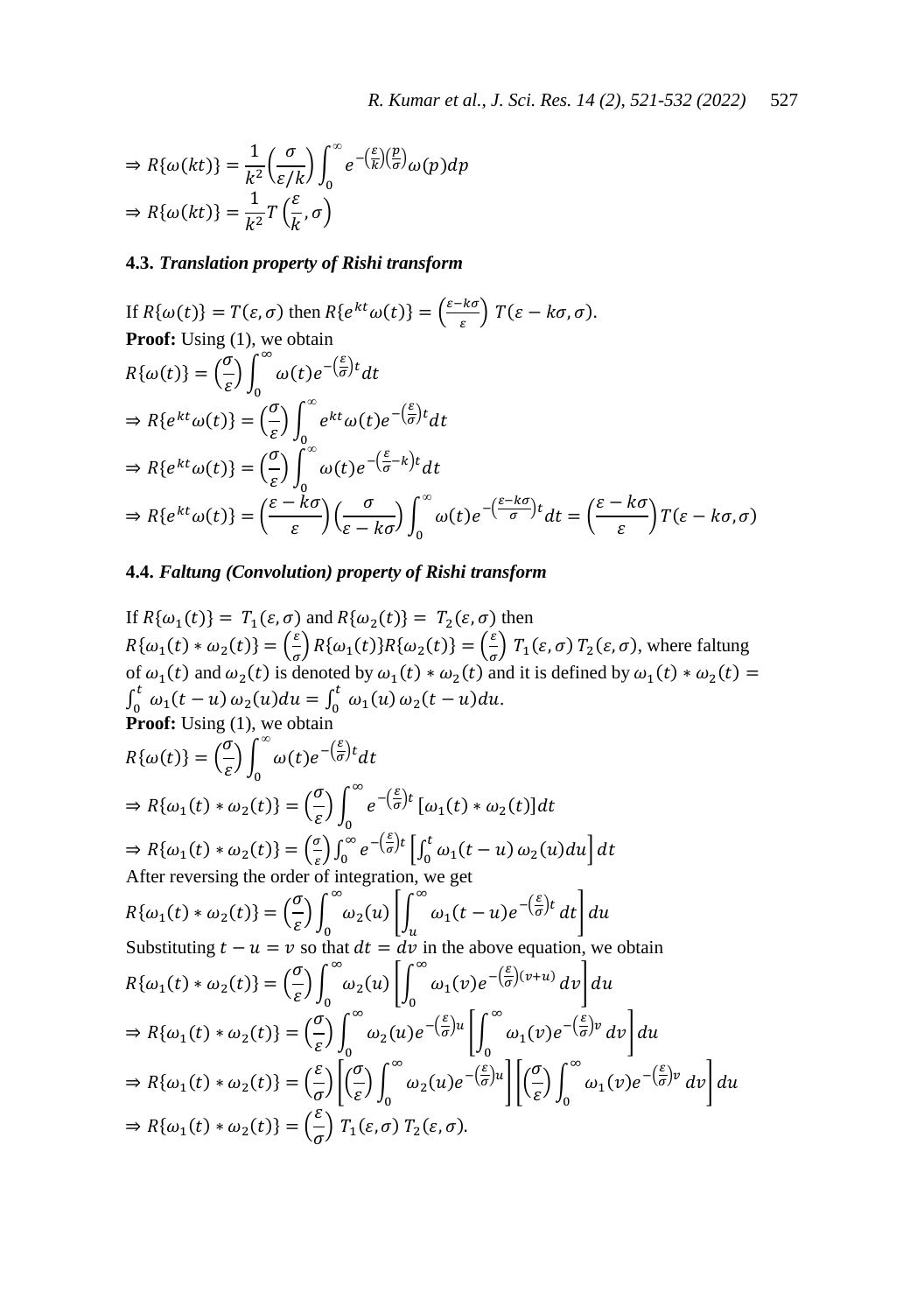# 5. Rishi Transform of Derivatives

If 
$$
R(\omega(t)) = T(\varepsilon, \sigma)
$$
 then  
\na)  $R\{\omega'(t)\} = \left(\frac{\varepsilon}{\sigma}\right)^2 T(\varepsilon, \sigma) - \left(\frac{\varepsilon}{\sigma}\right)^{-1} \omega(0)$   
\nb)  $R\{\omega''(t)\} = \left(\frac{\varepsilon}{\sigma}\right)^2 T(\varepsilon, \sigma) - \omega(0) - \left(\frac{\varepsilon}{\sigma}\right)^{-1} \omega'(0)$   
\nc)  $R\{\omega'''(t)\} = \left(\frac{\varepsilon}{\sigma}\right)^3 T(\varepsilon, \sigma) - \omega(0) - \omega'(0) - \left(\frac{\varepsilon}{\sigma}\right)^{-1} \omega''(0)$   
\n**Proof (a):** Using (1), we get  
\n $R\{\omega(t)\} = \left(\frac{\sigma}{\varepsilon}\right)\int_0^\infty \omega'(t)e^{-\left(\frac{\sigma}{\sigma}\right)t}dt$   
\n $\Rightarrow R\{\omega'(t)\} = \left(\frac{\sigma}{\varepsilon}\right)\int_0^\infty \omega'(t)e^{-\left(\frac{\sigma}{\sigma}\right)t}dt$   
\n $\Rightarrow R\{\omega'(t)\} = \left(\frac{\sigma}{\varepsilon}\right)\left[\omega(t)e^{-\left(\frac{\sigma}{\sigma}\right)t}\right]_0^\infty - \left(\frac{\sigma}{\varepsilon}\right)\int_0^\infty \left\{-\left(\frac{\varepsilon}{\sigma}\right)\right\} \omega(t)e^{-\left(\frac{\sigma}{\sigma}\right)t}dt$   
\n $\Rightarrow R\{\omega'(t)\} = \left(\frac{\sigma}{\varepsilon}\right)\lim_{t \to \infty} \left[\omega(t)e^{-\left(\frac{\sigma}{\sigma}\right)t}\right] - \left(\frac{\sigma}{\varepsilon}\right)\omega(0) + \int_0^\infty \omega(t)e^{-\left(\frac{\sigma}{\sigma}\right)t}dt$   
\n $= 0 - \left(\frac{\sigma}{\varepsilon}\right)\omega(0) + \left(\frac{\varepsilon}{\sigma}\right)\omega(0) + \int_0^\infty \omega(t)e^{-\left(\frac{\sigma}{\sigma}\right)t}dt$   
\n $\Rightarrow R\{\omega'(t)\} = \left(\frac{\varepsilon}{\sigma}\right) T(\varepsilon, \sigma) - \left(\frac{\varepsilon}{\sigma}\right) \omega(0)$   
\n**Proof (b):** We have,  $R\{\omega'(t)\} = \left(\frac{\$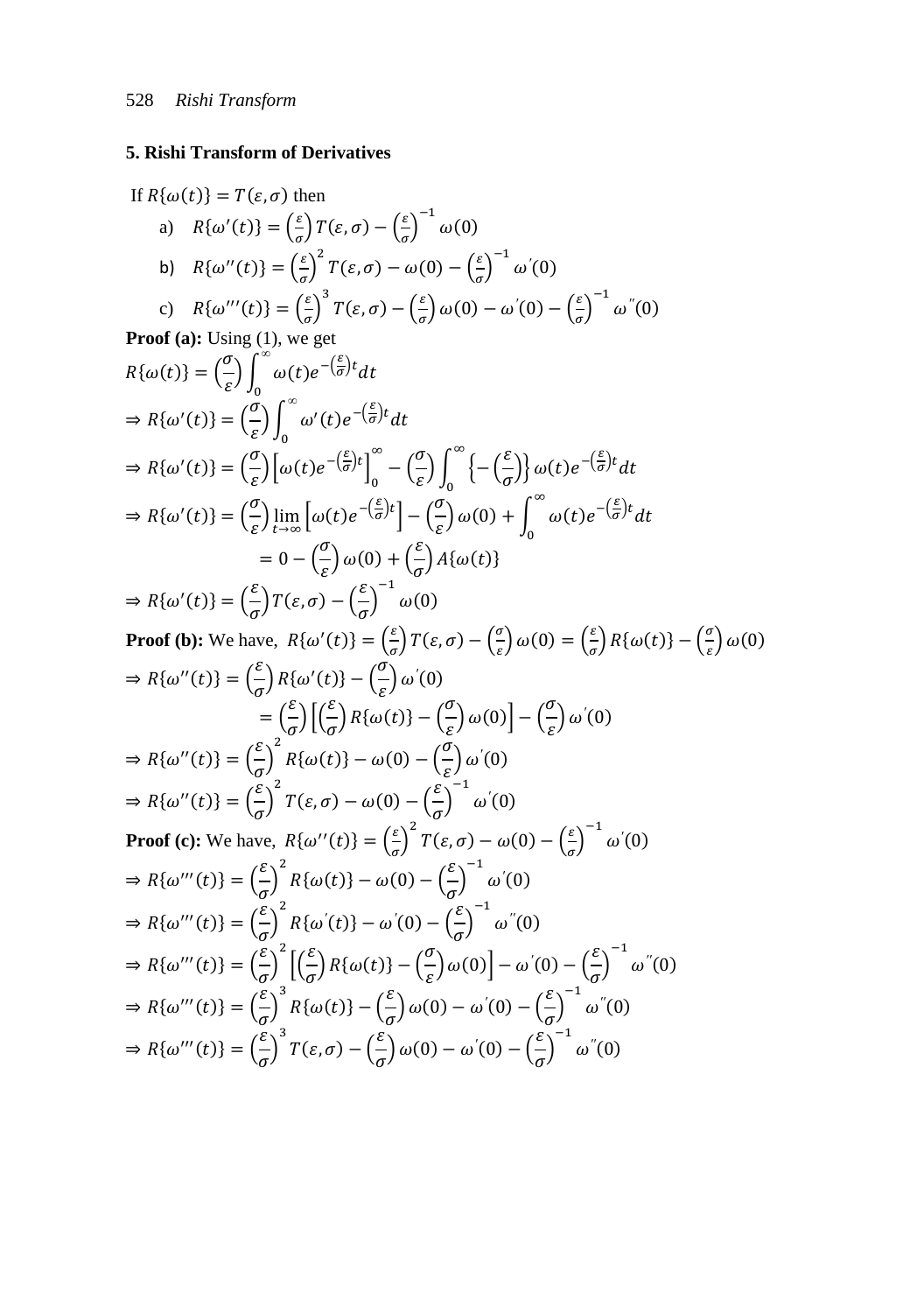# **6. The Inverse Rishi Transform**

If  $R\{\omega(t)\}=T(\varepsilon,\sigma)$  then  $\omega(t)$  is called the inverse Rishi transform of  $T(\varepsilon,\sigma)$  and is written as  $\omega(t) = R^{-1}{T(\varepsilon, \sigma)}$ , where  $R^{-1}$  is called the inverse Rishi transform operator.

### **7. Linearity Property of Inverse Rishi Transform**

If  $R^{-1}\{T_i(\varepsilon,\sigma)\} = \omega_i(t)$  then  $R^{-1}\{\sum_{i=1}^n \alpha_i T_i(\varepsilon,\sigma)\} = \sum_{i=1}^n \alpha_i R^{-1}\{T_i(\varepsilon,\sigma)\}\,$ , where  $\alpha_i$  are arbitrary constants.

### **8. Solution of First Kind V.I.E. by Rishi Transform**

The first kind V.I.E. with convolution type kernel is given by [29]  
\n
$$
\theta(t) = \int_0^t K(t - u) \omega(u) du
$$
\nwhere  
\n
$$
\omega(t) = unknown function
$$
\n
$$
\theta(t) = known function
$$
\n
$$
K(t - u) = convolution type kernel
$$
\nOperating Rishi transform on equation (2), we get  
\n
$$
R\{\theta(t)\} = R\left\{\int_0^t K(t - u) \omega(u) du\right\}
$$
\n
$$
\Rightarrow R\{\theta(t)\} = R\{K(t) * \omega(t)\}
$$
\nThe use of Faltung (Convolution) theorem of Rishi transform in equation (3) gives  
\n
$$
R\{\theta(t)\} = \left(\frac{\varepsilon}{\sigma}\right) R\{K(t)\} R\{\omega(t)\}
$$
\n
$$
R\{\omega(t)\} = \left(\frac{\sigma}{\varepsilon}\right) \left(\frac{R\{\theta(t)\}}{R\{\kappa(t)\}}\right)
$$
\n(4)  
\nAfter operating inverse Rishi transform on equation (4), the required solution of equation

quation (4), the requ (2) obtain and it is given by

$$
\omega(t) = R^{-1} \left\{ \left( \frac{\sigma}{\varepsilon} \right) \left( \frac{R\{\theta(t)\}}{R\{K(t)\}} \right) \right\}
$$

# **9. Numerical Problems**

This section contains three numerical problems for explaining the utility of Rishi transform for determining the exact (analytic) solution of first kind V.I.E. with convolution type kernel.

**Problem: 1** Consider the following first kind V.I.E. with convolution type kernel given by [34] as

$$
t = \int_0^t e^{(t-u)} \omega(u) du
$$
  
Operating Rishi transform on equation (5), we get  

$$
R\{t\} = R \left\{ \int_0^t e^{(t-u)} \omega(u) du \right\}
$$
 (5)

$$
R\{t\} = R\left\{\int_0^t e^{(t-u)} \omega(u) du\right\}
$$
  
\n
$$
\Rightarrow \left(\frac{\sigma}{\varepsilon}\right)^3 = R\{e^t * \omega(t)\}\tag{6}
$$

Using convolution theorem of Rishi transform in equation (6), we have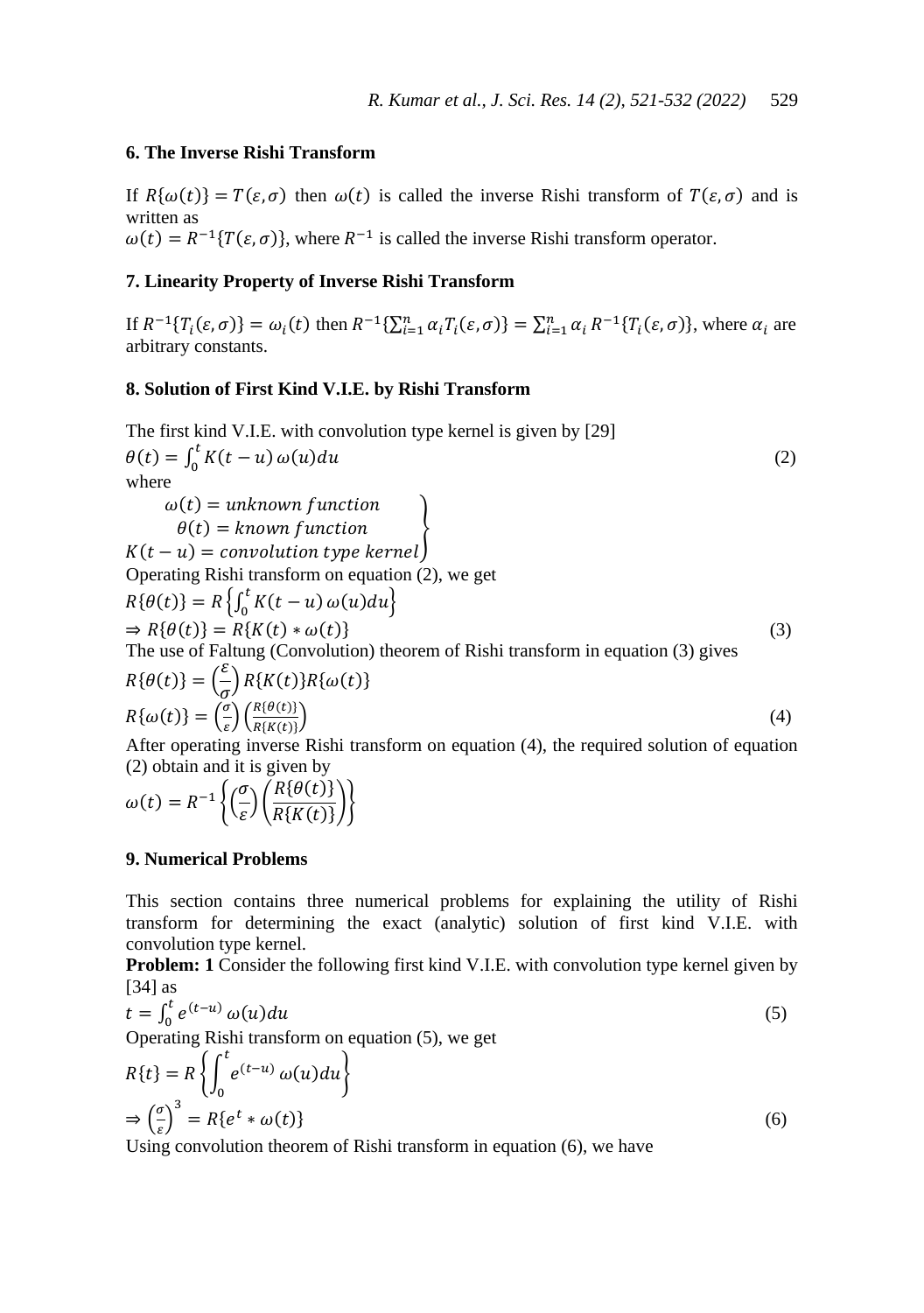$$
\left(\frac{\sigma}{\varepsilon}\right)^3 = \left(\frac{\varepsilon}{\sigma}\right) R\{e^t\} R\{\omega(t)\}\n\n\Rightarrow \left(\frac{\sigma}{\varepsilon}\right)^3 = \left(\frac{\varepsilon}{\sigma}\right) \left[\frac{\sigma^2}{\varepsilon(\varepsilon - \sigma)}\right] R\{\omega(t)\}\n\n\Rightarrow R\{\omega(t)\} = \left(\frac{\sigma}{\varepsilon}\right)^4 \left[\frac{\varepsilon(\varepsilon - \sigma)}{\sigma^2}\right] = \left(\frac{\sigma}{\varepsilon}\right)^2 - \left(\frac{\sigma}{\varepsilon}\right)^3
$$
\n(7)

After operating inverse Rishi transform on equation (7), the required solution of equation (5) obtain and it is given by

$$
\omega(t) = R^{-1} \left\{ \left( \frac{\sigma}{\varepsilon} \right)^2 - \left( \frac{\sigma}{\varepsilon} \right)^3 \right\} = R^{-1} \left\{ \left( \frac{\sigma}{\varepsilon} \right)^2 \right\} - R^{-1} \left\{ \left( \frac{\sigma}{\varepsilon} \right)^3 \right\} = 1 - t
$$
  
Remark: The same exact solution obtained using Rishi transfo

*Remark*: The same exact solution obtained using Rishi transform as given in [34] but without any tedious computational work.

**Problem: 2** Consider the following first kind V.I.E. with convolution type kernel given by [33] as

$$
t + t2 = \int_0^t \cos(t - u) \omega(u) du
$$
\n(8)

Operating Rishi transform on equation (8), we get

$$
R\{t + t^2\} = R\left\{\int_0^t \cos(t - u) \omega(u) du\right\}
$$
  
\n
$$
\Rightarrow R\{t\} + R\{t^2\} = R\{\cos t * \omega(t)\}
$$
 (9)

Using convolution theorem of Rishi transform in equation (9), we have

$$
\left(\frac{\sigma}{\varepsilon}\right)^3 + 2\left(\frac{\sigma}{\varepsilon}\right)^4 = \left(\frac{\varepsilon}{\sigma}\right)R\{\cos t\}R\{\omega(t)\}\
$$
\n
$$
\Rightarrow \left(\frac{\sigma}{\varepsilon}\right)^3 + 2\left(\frac{\sigma}{\varepsilon}\right)^4 = \left(\frac{\varepsilon}{\sigma}\right)\left[\frac{\sigma^2}{(\varepsilon^2 + \sigma^2)}\right]R\{\omega(t)\}\
$$
\n
$$
\Rightarrow R\{\omega(t)\} = \left[\left(\frac{\sigma}{\varepsilon}\right)^4 + 2\left(\frac{\sigma}{\varepsilon}\right)^5\right] \left[\frac{(\varepsilon^2 + \sigma^2)}{\sigma^2}\right] = \left(\frac{\sigma}{\varepsilon}\right)^2 + 2\left(\frac{\sigma}{\varepsilon}\right)^3 + \left(\frac{\sigma}{\varepsilon}\right)^4 + 2\left(\frac{\sigma}{\varepsilon}\right)^5 \tag{10}
$$
\nAfter exercise inverse, Richt's transform on equation (10), the required solution of equation

After operating inverse Rishi transform on equation (10), the required solution of equation (8) obtain and it is given by

$$
\begin{aligned} \omega(t) &= R^{-1} \left\{ \left( \frac{\sigma}{\varepsilon} \right)^2 + 2 \left( \frac{\sigma}{\varepsilon} \right)^3 + \left( \frac{\sigma}{\varepsilon} \right)^4 + 2 \left( \frac{\sigma}{\varepsilon} \right)^5 \right\} \\ \Rightarrow \omega(t) &= R^{-1} \left\{ \left( \frac{\sigma}{\varepsilon} \right)^2 \right\} + 2R^{-1} \left\{ \left( \frac{\sigma}{\varepsilon} \right)^3 \right\} + R^{-1} \left\{ \left( \frac{\sigma}{\varepsilon} \right)^4 \right\} + 2R^{-1} \left\{ \left( \frac{\sigma}{\varepsilon} \right)^5 \right\} \\ \Rightarrow \omega(t) &= 1 + 2t + \frac{t^2}{2} + \frac{t^3}{3} \end{aligned}
$$

Remark: The same exact solution obtained using Rishi transform as given in [33] but spending a little time.

**Problem: 3** Consider the following first kind V.I.E. with convolution type kernel given by [35] as

$$
sint = \int_0^t e^{(t-u)} \omega(u) du
$$
  
Operating Rishi transform on equation (11), we get  

$$
\int_0^t e^{(t-u)} \omega(u) du
$$

$$
R\{sint\} = R\left\{\int_{0}^{e^{(t-u)}} \omega(u) du\right\}
$$
  
\n
$$
\Rightarrow R\{sint\} = R\{e^{t} * \omega(t)\}
$$
  
\nUsing convolution theorem of Rishi transform in equation (12), we have

Using convolution theorem of Rishi transform in equation (12), we have

$$
\frac{\sigma^3}{\varepsilon(\varepsilon^2 + \sigma^2)} = \left(\frac{\varepsilon}{\sigma}\right) R\{e^t\} R\{\omega(t)\}
$$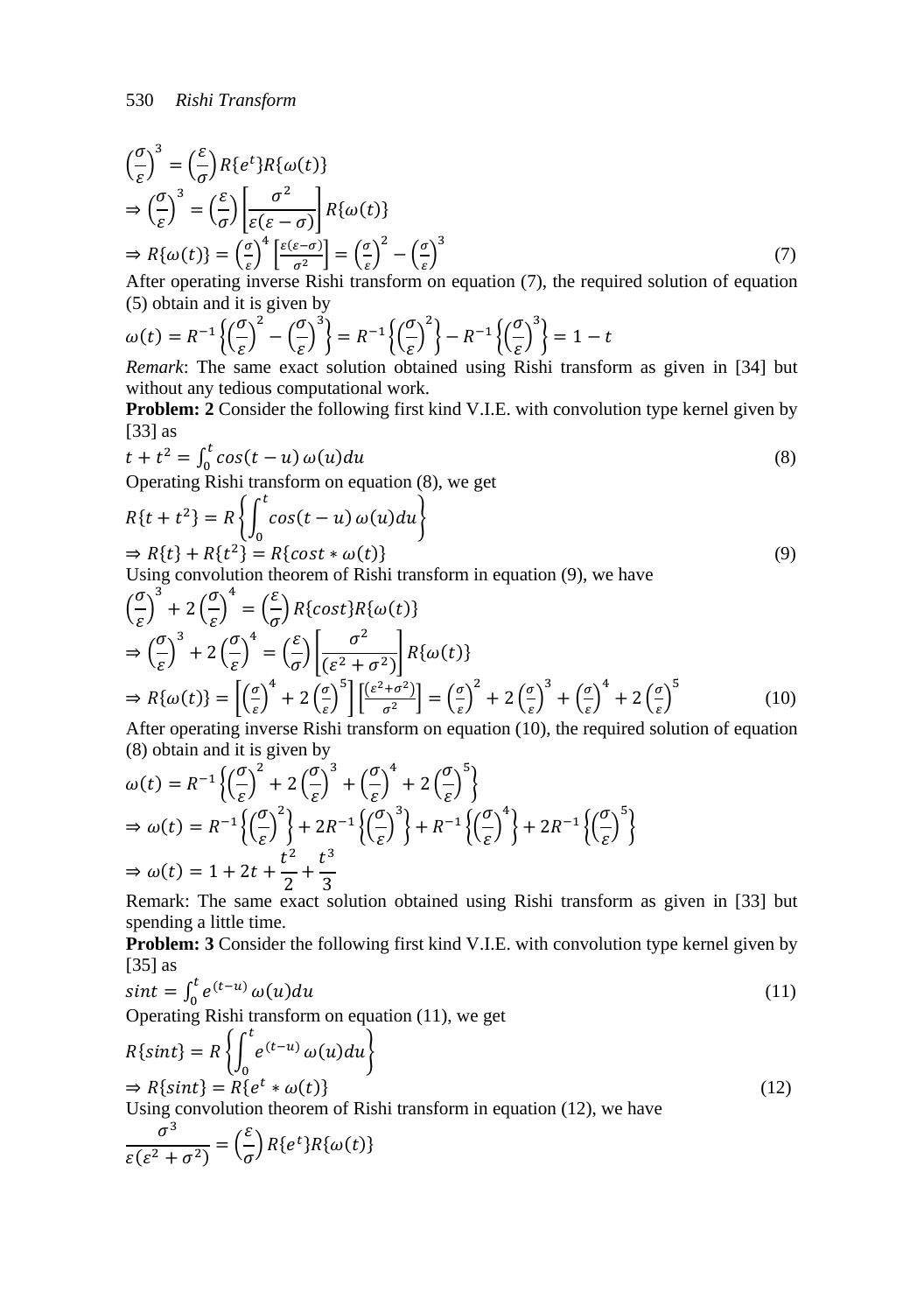$$
\Rightarrow \frac{\sigma^3}{\varepsilon(\varepsilon^2 + \sigma^2)} = \left(\frac{\varepsilon}{\sigma}\right) \left[\frac{\sigma^2}{\varepsilon(\varepsilon - \sigma)}\right] R\{\omega(t)\}\n\n\Rightarrow R\{\omega(t)\} = \left[\frac{\sigma^2}{(\varepsilon^2 + \sigma^2)} - \frac{\sigma^3}{\varepsilon(\varepsilon^2 + \sigma^2)}\right] \tag{13}
$$
\nAfter assuming a particular of equation of equation (12), the required solution of equation (13).

After operating inverse Rishi transform on equation (13), the required solution of equation (11) obtain and it is given by

$$
\omega(t) = R^{-1} \left\{ \frac{\sigma^2}{(\varepsilon^2 + \sigma^2)} - \frac{\sigma^3}{\varepsilon(\varepsilon^2 + \sigma^2)} \right\}
$$
  
\n
$$
\Rightarrow \omega(t) = R^{-1} \left\{ \frac{\sigma^2}{(\varepsilon^2 + \sigma^2)} \right\} - R^{-1} \left\{ \frac{\sigma^3}{\varepsilon(\varepsilon^2 + \sigma^2)} \right\}
$$

 $\Rightarrow \omega(t) = cost - sint$ 

*Remark*: The same exact solution obtained using Rishi transform as given in [35] but spending a little time and without large computational work.

## **10. Conclusion**

In the present paper, authors successfully introduced a new integral transform "Rishi Transform" and obtained the exact solution of first kind V.I.E. with convolution type kernel. Authors also presented the fundamental properties (linearity; scaling; translation; convolution) of the proposed transform with its inverse transform. The findings of this paper suggest that the proposed transform (Rishi Transform) provides the exact results without doing complicated calculation work. In future, Rishi transform can be considered to solve various complex problems of science, medicine and engineering by developing their mathematical models.

#### **References**

- 1. M. A. M. Mahgoub, Adv. Theoret. Appl. Math*.* **11**, 391 (2016).
- 2. K. Abdelilah, and S. Hassan, Adv. Theoret. Appl. Math. **11**, 451 (2016).
- 3. T. M. Elzaki, Global J. Pure Appl. Math. **1**, 57 (2011).
- 4. K. S. Aboodh, Global J. Pure Appl. Math. **9**, 35 (2013).
- 5. M. Mohand and A. Mahgoub, Adv. Theoret. Appl. Math. **12**, 113 (2017).
- 6. G. K. Watugula, Int. J. Math. Educat. Sci. Technol. **24**, 35 (1993).
- 7. S. Maitama and W. Zhao, Int. J. Anal. Applicat*.* **17**, 167 (2019). <https://doi.org/10.1186/s13662-019-2068-6>
- 8. L. S. Sadikali, Am. Int. J. Res. Sci. Technol. Eng. Math*.* **22**, 100 (2018).
- 9. Mahgoub and M. M. Abdelrahim, Adv. Theoret. Appl. Math. **14**, 81 (2019).
- 10. L. M. Upadhyaya, Bull. Pure Appl. Sci. 38E (Math & Stat.) **1**, 471 (2019). <https://doi.org/10.5958/2320-3226.2019.00051.1>
- 11. Zafar and Z. U. Abadin, Int. J. Adv. Eng. Global Technol. **4**, 1605 (2016).
- 12. Z. H. Khan and W. A. Khan, NUST J. Eng. Sci. **1**, 127 (2008).
- 13. H. Jafari, J. Adv. Res. **32**, 133 (2021). <https://doi.org/10.1016/j.jare.2020.08.016>
- 14. S. Aggarwal, A. R. Gupta, D. P. Singh, N. Asthana, and N. Kumar, Int. J. Latest Technol. Eng. Manag. Appl. Sci. **7**, 141 (2018).
- 15. S. Aggarwal, A. R. Gupta, N. Asthana, and D. P. Singh, Global J. Eng. Sci. Res. **5**, 254 (2018).
- 16. S. Aggarwal, M. Pandey, N. Asthana, D. P. Singh, and A. Kumar, J. Comput. Math. Sci. **9**, 1490 (2018). <https://doi.org/10.29055/jcms/892>
- 17. S. Aggarwal, N. Sharma, and R. Chauhan, Int. J. Res. Advent Technol. **6**, 3277 (2018).
- 18. S. Aggarwal, N. Asthana, and D. P. Singh, Int. J. Res. Advent Technol. **6**, 2706 (2018).